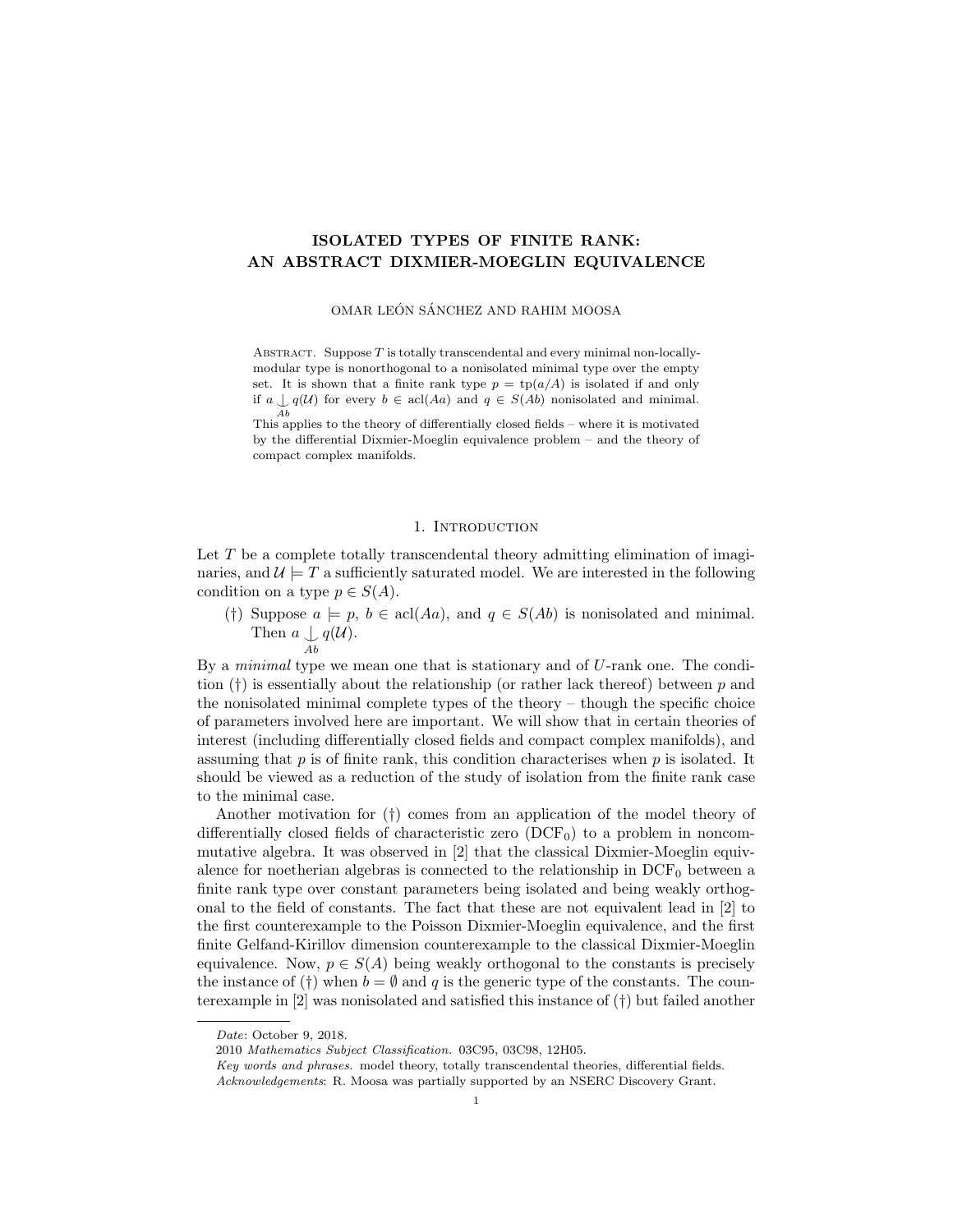instance; one where  $q$  was the generic type of a Manin kernel of a simple abelian variety not descending to the constants. So, the equivalence of (†) and isolation for finite rank types can be viewed as an abstract resolution to the Dixmier-Moeglin equivalence problem, where in order to get a true statement we have to replace weak orthogonality to the constants by all instances of (†).

Our main result here is the following: Suppose that in  $T$  every minimal nonlocally-modular type is nonorthogonal to a nonisolated minimal type over the empty set. Then a finite rank  $p \in S(A)$  is isolated if and only if it satisfies (†). This is Theorem 3.2 below. Specialising to the case of  $T = DCF_0$ , we obtain in Theorem 4.5 a more concrete form which we point out yields a quick proof of the differential Dixmier-Moeglin equivalence for certain D-varieties that were considered in [3]. Also in §4 we give examples showing that our characterisation of isolation cannot be substantially improved, in that we really have to range over all  $b \in \text{acl}(Aa)$  in the formulation of (†).

We will use without extensive explanation various notions and facts from geometric stability theory – we suggest  $[13]$  as a general reference. The underlying total transcendentality assumption is so that prime models over sets exist and are unique up to isomorphism, and  $p \in S(A)$  is isolated if and only if it is realised in a prime model over A. In particular, we freely use the following properties:

- (1) tp( $a/Ab$ ) and tp( $b/A$ ) are isolated if and only if tp( $ab/A$ ) is isolated.
- (2)  $p = \text{tp}(a/A)$  is isolated if and only if  $\text{stp}(a/A)$  is isolated.
- (3) If  $p$  is nonisolated then so is any nonforking extension.

Points (1) and (2) follow easily using prime models. For point (3), note that if  $q = \text{tp}(a/B)$  is isolated by  $\phi(x, b)$ , and  $r(y) := \text{tp}(b/A)$  where  $A = \text{acl}(A) \subseteq B$  is such that q does not fork over A, then the  $\phi(x, y)$ -definition of  $r(y)$  isolates tp( $a/A$ ). We also use the definable binding group theorem in totally transcendental theories.

#### 2. Necessity of (†)

Without any assumptions beyond total transcendentality, we can show that (†) is necessary:

**Proposition 2.1.** If  $p \in S(A)$  is isolated then (†) holds.

*Proof.* Note that  $a \bigcup_{C}$  $q(\mathcal{U})$  where  $C = \text{dcl}(Aba) \cap \text{dcl}(Abq(\mathcal{U}))$ . Indeed, this follows from stable embeddedness, see for example Lemma 1 in the Appendix of [4]. In

fact,  $tp(a/C) \vdash tp(a/Abq(\mathcal{U}))$ . In any case, it suffices to show that  $C \subseteq \text{acl}(Ab)$ .

Let M be a prime model over Ab. Since  $tp(a/A)$  and  $tp(b/Aa)$  are isolated, so is tp( $a/Ab$ ). By automorphisms, we may assume that a is in M. It follows that  $C \subseteq \text{dcl}(Aba) \subseteq M$ .

Now, let  $c \in C$ . Since  $c \in \text{dcl}(Abq(\mathcal{U}))$  we can write  $c = f(e)$  where f is Abdefinable and e is a finite tuple from  $q(\mathcal{U})$ . On the other hand, as M is a model, we can find  $e'$  from M such that  $c = f(e')$  as well. We claim that  $e' \downarrow e$ . This will suffice, as then  $dcl(Abe) \cap dcl(Abe') \subseteq \text{acl}(Ab)$ , and hence  $c = f(e) = f(e')$  is in

 $\operatorname{acl}(Ab)$ , as desired.

As was pointed out to us by the anonymous referee, that  $e' \bigcup e$  in turn follows Ab from the following general, and probably well known, lemma.  $\Box$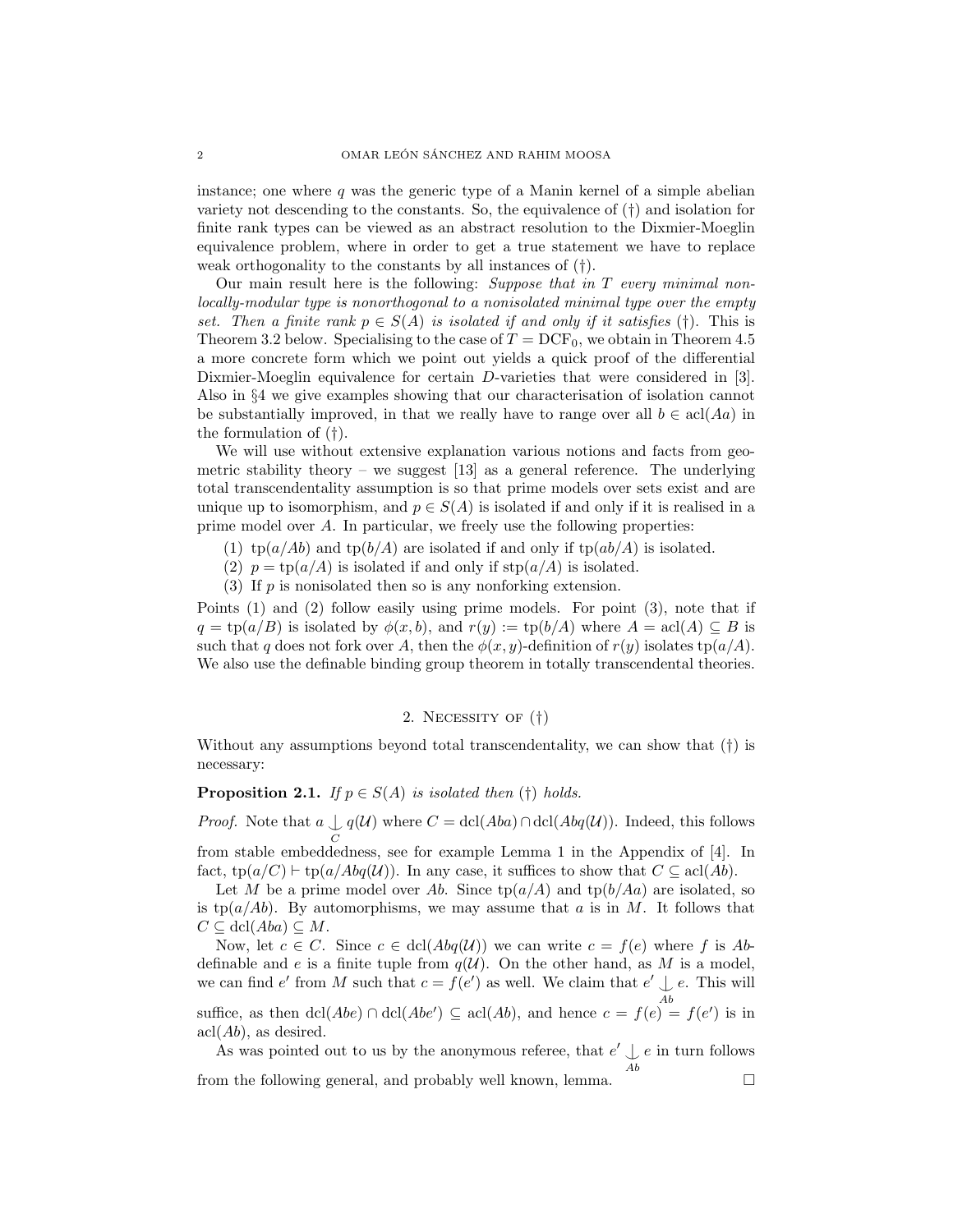**Lemma 2.2.** Suppose  $q \in S(B)$  is a minimal nonisolated type and M is a prime model over B. Then  $M \cup q(\mathcal{U})$ . B

*Proof.* It suffices to show that if  $\alpha$  is a finite sequence of realisations of q, then the canonical base,  $c := \text{Cb}(\alpha/M)$ , is contained in acl(B). Suppose, toward a contradiction, that  $c \notin \operatorname{acl}(B)$ .

Note that  $c \in M \cap \text{dcl}(q(\mathcal{U}))$ . Let D be a finite set of realisations of q such that  $c \in \text{dcl}(D)$ . Then  $c \not\downarrow_B D$ .

Let  $\phi \in q$  be of minimal Morley rank and degree. (Note that the Morley rank of q need not be one.) Then  $c \in M \cap \text{dcl}(\phi(\mathcal{U})) = \text{dcl}(\phi(M)).$  Let  $A \subseteq \phi(M)$ be a finite subset such that  $c \in \text{dcl}(A)$ . Then  $A \not\perp_B D$ . Hence  $a \not\perp_{B'} d$  for some  $a \in A, d \in D$  and  $B' \supseteq B$ . By minimality of q, it follows that  $d \in \text{acl}(\overline{B}'a) \setminus \text{acl}(B')$ and  $tp(d/B')$  is a nonforking extension of q.

By choice,  $\phi$  isolates q among those types over B with Morley rank  $\geq \text{RM}(q)$ . And  $\phi \in \text{tp}(a/B)$ . But  $\text{tp}(a/B) \neq q$  since the former is isolated, being realised in M, and the latter is not isolated by assumption. We must therefore have that  $RM(a/B) < RM(q)$ . Hence  $RM(a/B') \le RM(a/B) < RM(q) = RM(d/B')$ . This contradicts  $d \in \text{acl}(B'a)$ .

Remark 2.3. The proof of the above proposition actually gives us something stronger: in (†) we can range over all b such that  $tp(b/Aa)$  is isolated, rather than asking for  $b \in \text{acl}(Aa)$ .

But what we are really interested in is not strong consequences of isolation, but rather, weak sufficient conditions.

Question 2.4. Does (†) characterise isolation of a *finite rank* type  $p \in S(A)$ ?

# 3. Sufficiency of (†)

We make an additional assumption on T under which  $(t)$  becomes also a sufficient condition for isolation of finite rank types.

Assumption 3.1. Every complete non-locally-modular minimal type is nonorthogonal to a nonisolated minimal type in  $S(\emptyset)$ .

This is satisfied in  $DCF_0$  and CCM because of the particular manifestations of the Zilber dichotomy in these theories: In CCM every non-locally-modular minimal type is nonorthogonal to the generic type of the projective line, and in  $DCF_0$  every non-locally-modular minimal type is nonorthogonal to the generic type of the field of constants. These are minimal types over the empty set because the projective line in CCM and the field of constants in  $DCF_0$  are both 0-definable strongly minimal sets. They are nonisolated because the projective line and the field of constants both have infinitely many points in  $\text{acl}(\emptyset)$ .

Theorem 3.2. Suppose T is totally transcendental and satisfies Assumption 3.1. Let  $p \in S(A)$  be of finite rank. Then p is isolated if and only if it satisfies (†).

*Proof.* That isolated types satisfy  $(†)$  in arbitrary totally transcendental theories is the content of Proposition 2.1.

Before proving the converse, we first observe that if  $tp(a/A)$  satisfies (†) then for any  $e \in \text{acl}(Aa)$  so do tp( $e/A$ ) and tp( $a/Ae$ ). For the former, let  $b \in \text{acl}(Ae)$ ,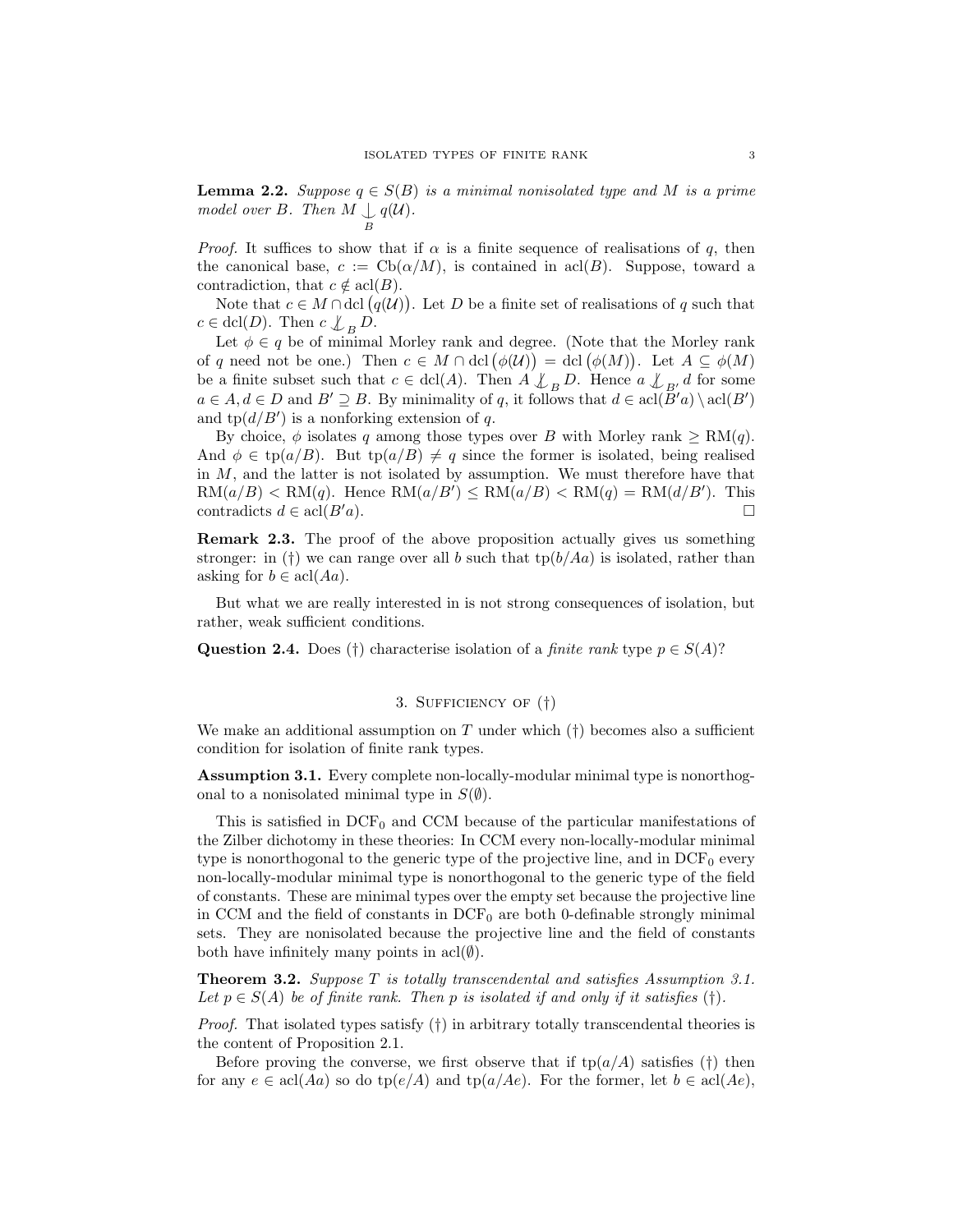and  $q \in S(Ab)$  nonisolated and minimal. Then as  $b \in \text{acl}(Aa)$  also, (†) implies that  $a \perp q(\mathcal{U})$ , and hence  $e \perp q(\mathcal{U})$ . To see that tp( $a/Ae$ ) satisfies (†), let  $b \in \text{acl}(Aea)$  $A_b$ <br>and  $q \in S(Aeb)$  nonisolated and minimal. Then as  $eb \in \text{acl}(Aa)$  and  $\text{tp}(a/A)$ Ab satisfies (†), we get  $a \perp q(\mathcal{U})$ , as desired.

We proceed to prove by induction on  $U(p)$  that if p satisfies (†) then it is isolated. If  $U(p) = 0$  then it is isolated. If  $U(p) = 1$  then isolation is immediate from (†) applied with  $b = \emptyset$ . So assume that  $U(p) > 1$ .

Aeb

Suppose  $p = \text{tp}(a/A)$  is orthogonal to all non-locally-modular minimal types. Since  $p$  is of finite rank it is nonorthogonal to some minimal type, which by assumption must be locally modular. Now, the minimal case of an old result of Hrushovski's on nonorthogonality to locally modular regular types implies that there exists  $e \in \text{acl}(Aa)$  with  $U(e/A) = 1$ , see [6, Theorem 2]. Since  $U(p) > 1$ ,  $a \notin \text{acl}(Ae)$ . Hence both  $U(e/A)$  and  $U(a/Ae)$  are less than  $U(p)$ , and as we have observed, both  $tp(e/A)$  and  $tp(a/Ae)$  satisfy (†). By induction, they are both isolated. Hence  $tp(a/A)$  is isolated, as desired.

It remains to consider the case when  $p$  is nonorthogonal to some non-locallymodular minimal type. By Assumption 3.1,  $p$  is nonorthogonal to a nonisolated minimal type in  $S(\emptyset)$ . Taking the nonforking extension of that type to A we get  $q \in S(A)$  minimal, nonisolated, and nonorthogonal to p. Applying (†) with  $b = \emptyset$ , we have that  $a \nightharpoonup_{A} q(\mathcal{U})$ . On the other hand, nonorthogonality implies that there exists  $d \in \text{dcl}(Aa) \setminus A$  with  $\text{tp}(d/A)$  internal to q, see [13, Corollary 7.4.6]. We know that both  $tp(d/A)$  and  $tp(a/Ad)$  satisfy (†). If  $U(d/A) < U(p)$  then, by induction, both  $tp(d/A)$  and  $tp(a/Ad)$  are isolated; and consequently p would be isolated. So we may assume  $U(d/A) = U(p)$ . That is, a and d are interalgebraic over A. Let  $p' = \text{stp}(d/A)$  and G be the q-binding group of p'. This is a definable group over  $\text{acl}(A)$  acting definably over A on  $p'(\mathcal{U})$ . Moreover,  $a \nightharpoonup_A q(\mathcal{U})$  implies  $d \n\bigcup_{A} q(\mathcal{U})$ , so that the binding group acts transitively on  $p'(\mathcal{U})$ . But this implies that  $p'(\mathcal{U}) = G \cdot d$  is a definable set. As  $p'(\mathcal{U})$  is also invariant under  $\text{Aut}_{\text{acl}(A)}(\mathcal{U})$ , it follows that  $p'(\mathcal{U})$  is an acl(A)-definable set. That is, p' is isolated. But  $a \in \text{acl}(Ad)$ now implies that  $\text{stp}(a/A)$ , and hence  $\text{tp}(a/A) = p$ , is isolated.

### 4. THE CASE OF DCF<sub>0</sub>

In this section we specialise to the case when  $T$  is the theory of differentially closed fields in characteristic zero. We will make use of the Zilber trichotomy in this theory, a deep and fundamental result of Hrushovski and Sokolovic describing what the nontrivial minimal types look like. While this work appears only in the unpublished manuscript [7], some details on the locally modular case can be found in [9, III.4], while the non-locally-modular case has an alternative proof that appears in [14]. We suggest [8] for an exposition on the Manin kernels associated to abelian varieties.

**Fact 4.1** (Zilber Trichotomy in DCF<sub>0</sub>). Suppose  $p \in S(A)$  is a minimal type.

- (a) If p is nontrivial locally modular then p is nonorthogonal to the generic type of the Manin kernel of a simple abelian variety over  $\operatorname{acl}(A)$  that does not descend to the constants.
- (b) If p is not locally modular then it is nonorthogonal to the generic type of the field of constants over the empty set.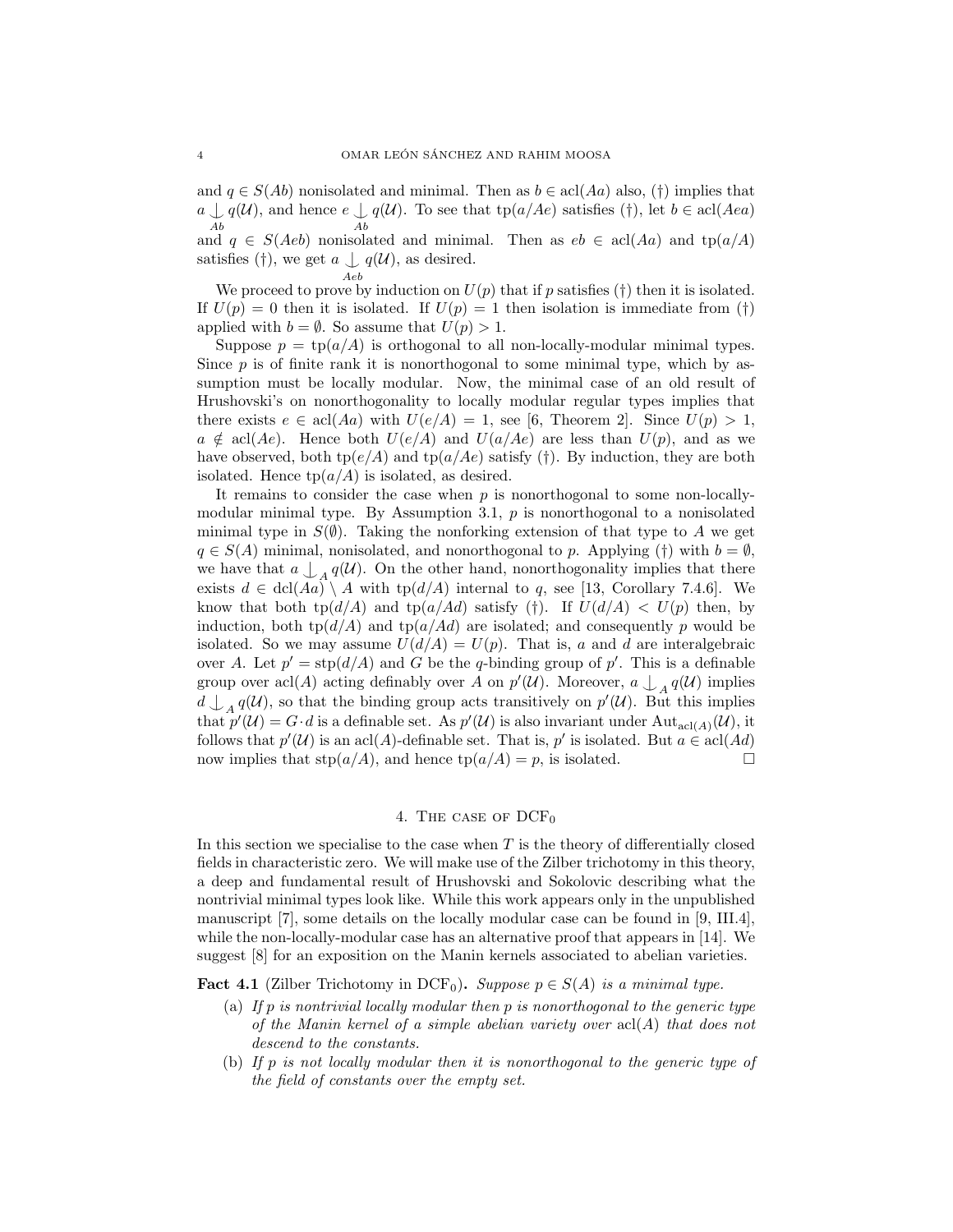A few words justifying our formulation of part (a) may be in order. It is maybe not widely known that the simple abelian variety can be taken to be over  $\text{acl}(A)$ . However, as Martin Hils has pointed out to us, this can be deduced from the results in  $[7]$ . We give a few details. By  $[7, \text{Lemma } 2.11]$ , if p is nontrivial locally modular then  $p$  is nonorthogonal to the Manin kernel of some simple abelian variety  $G_1$ over  $Aa_1$  for some  $a_1$ . Now take a conjugate  $a_2$  of  $a_1$  that is independent of  $a_1$ over A. We then get a Manin kernel of some simple abelian variety  $G_2$  over  $Aa_2$ such that  $p$  is also nonorthogonal to its generic type. Hence, the two Manin kernels are nonorthogonal. By [7, Theorem 2.12],  $G_1$  and  $G_2$  are isogenous. By the Claim in the proof of [7, Proposition 2.8], it follows that  $G_1$  is isogenous to a (necessarily simple) abelian variety G over  $\operatorname{acl}(A)$ . The Manin kernel of G is thus nonorthogonal to that of  $G_1$  (by Theorem 2.12 of [7] again). So p is nonorthogonal to the Manin kernel of  $G$ , which is over  $\operatorname{acl}(A)$ , as desired.

As we have pointed out earlier, a consequence of Fact 4.1 is that Assumption 3.1 is satisfied in  $DCF_0$ , and hence Theorem 3.2 applies.

4.1. Two Examples. We begin with a pair of examples that show Theorem 3.2 to be best possible in the sense that it is essential in  $(\dagger)$  to consider arbitrary  $b \in \text{acl}(Aa)$ . That is, as Example 4.2 shows, one cannot deduce isolation of  $p =$  $\text{tp}(a/A)$  by checking that  $a \downarrow q(\mathcal{U})$  for all nonisolated minimal types  $q \in S(A)$ . In fact, as Example 4.3 shows, it does not even suffice to consider  $q \in S(Ab)$  for all

 $b \in \text{dcl}(Aa)$ , one must pass to acl $(Aa)$ .

Example 4.2 (Parametrised family of Manin kernels). From [2, §4] one sees that there exist nonisolated finite rank types  $p = \text{tp}(a)$  in DCF<sub>0</sub> satisfying:

- p is weakly orthogonal to the field of constants  $\mathcal{C}$ ; and,
- there exists  $b \in \text{dcl}(a)$  such that tp(b) is minimal C-internal and tp( $a/b$ ) is minimal nontrivial locally modular.

We claim that  $a \mid q(\mathcal{U})$  for any  $q \in S(\emptyset)$  nonisolated and minimal.

*Proof.* Indeed, if q is trivial then it is orthogonal to both tp(b) and tp( $a/b$ ), and hence to p, so that  $a \int q(\mathcal{U})$  follows. If q is non-locally-modular then it is the generic type of some strongly minimal 0-definable set  $X$  (see [13, §2.3]). By nonisolation of q we must have that  $X \cap \text{acl}(\emptyset)$  is infinite. But then  $X(\mathcal{C})$  is infinite, and hence cofinite. So  $q(\mathcal{U}) \subseteq \mathcal{C}^n$  and  $a \bigcup q(\mathcal{U})$  follows by weak orthogonality. As there are no minimal nontrivial locally modular types over the empty set – this follows from Fact 4.1(a) – these are all the possibilities for q.  $\Box$ 

The above example works not only over the empty set, but over any subset of the field of constants. Indeed, for any  $A \subseteq \mathcal{C}$ , letting a be as in the above example, one can verify that  $tp(a/A)$  remains a nonisolated type of finite rank while  $a \nightharpoonup q(\mathcal{U})$ A

for all  $q \in S(A)$  nonisolated and minimal.

**Example 4.3** (The symmetric power of the *j*-function equation). Freitag and Scanlon [5] have studied the order three algebraic differential equation satisfied by the analytic j-function. It defines, over the empty set, a strongly minimal trivial set X in DCF<sub>0</sub>. But unlike all previous such examples, X is not  $\omega$ -categorical. Indeed,  $X \cap \text{acl}(c)$  is infinite for any  $c \in X$  generic. This is due to Hecke correspondences, see the final paragraph of the proof of [5, Theorem 4.7]. Now, let  $c_1, c_2 \in X$  be a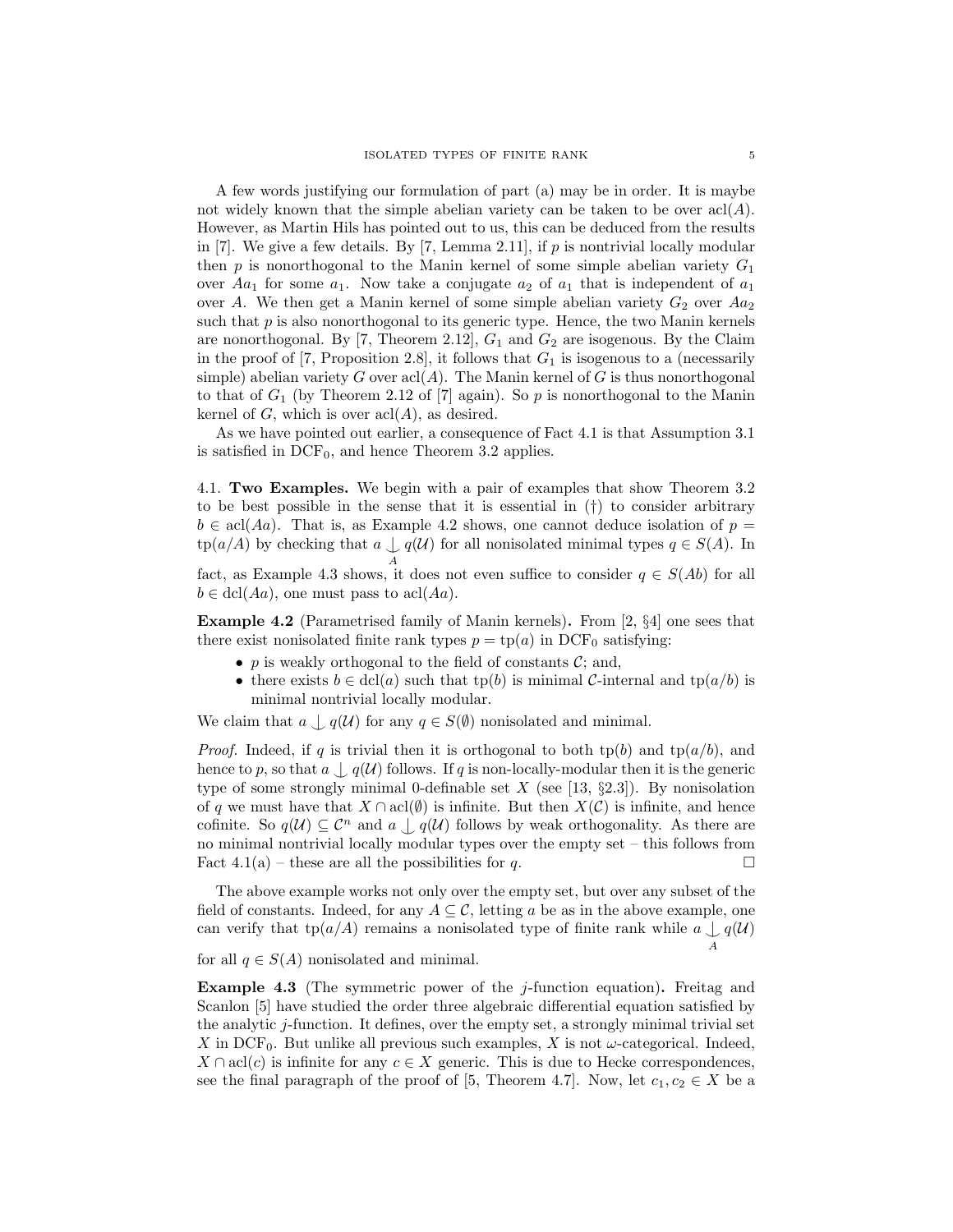pair of independent generics. Let a be a code for  ${c_1, c_2}$ , and set  $p := \text{tp}(a)$ . We claim that p is nonisolated but  $a \n\bigcup q(\mathcal{U})$  for any  $b \in \text{dcl}(a)$  and any nonisolated b minimal  $q \in S(b)$ .

*Proof.* Note, first of all, that  $tp(c_1/c_2)$  is not isolated since it is the generic type of X over  $c_2$ , and  $X \cap \text{acl}(c_2)$  is infinite by construction. In particular, as a is interalgebraic with  $(c_1, c_2)$ , we have that p is nonisolated.

Now, because  $p$  is the code of a set of independent generic elements in a trivial strongly minimal set, we have by  $[12, Example 2.2]$  that p admits no proper fibrations. That is, if  $b \in \text{dcl}(a)$  then either  $a \in \text{acl}(b)$  or  $b \in \text{acl}(\emptyset)$ . So it suffices to show that  $a \bigcup q(\mathcal{U})$  for any nonisolated minimal type q over acl(∅). Suppose this fails for some q. Then  $(c_1, c_2) \nmid q(\mathcal{U})$ . Since q is minimal, this implies that q is nonorthogonal to the generic type of X. In particular,  $RM(q) = 1$ . (Indeed, after taking a nonforking extension, a realisation of q is interalgebraic with a generic element of the strongly minimal set X.) It follows that  $q$  is the generic type of some strongly minimal definable set Y over acl $(\emptyset)$ . Moreover, Y must be trivial since X is. But then  $Y(\mathcal{C})$  is finite, so that  $Y \cap \text{acl}(\emptyset)$  is finite as  $\text{acl}(\emptyset) \subseteq \mathcal{C}$ , contradicting the fact that q is nonisolated.  $\square$ 

4.2. An improvement on the main theorem. The characterisation of isolation given by Theorem 3.2 can be significantly improved in the case of  $DCF_0$ . We begin by pointing out that the trichotomy expressed by Fact 4.1 takes on an even stronger form when we restrict our attention to the nontrivial minimal types that are nonisolated:

**Lemma 4.4.** A nontrivial minimal type  $p \in S(A)$  is nonisolated if and only if  $p(\mathcal{U}) \subseteq \text{acl}(Aq(\mathcal{U}))$  where  $q \in S(\text{acl}(A))$  is the generic type of either the constant field or of the Manin kernel of some simple abelian variety over  $\operatorname{acl}(A)$  that does not descend to the constants.

Proof. Fact 4.1 tells us that nontriviality implies nonorthogonal to the generic type, say  $q \in S(\text{acl}(A)),$  of either the constant field or of the Manin kernel of some simple abelian variety over  $\operatorname{acl}(A)$  that does not descend to the constants. Suppose  $p(\mathcal{U}) \nsubseteq \text{acl}(Aq(\mathcal{U}))$ . By minimality of p, this means that there is  $a \models p$  such that  $a \n\t\downarrow q(\mathcal{U})$ . On the other hand, p is almost internal to q. These conditions, namely

 $a \stackrel{A}{\downarrow} q(\mathcal{U})$  and the almost internality of tp( $a/A$ ) to q, imply that p is isolated (see A

the argument in the last paragraph of the proof of Theorem 3.2).

For the converse, note that the generic type of the constant field  $\mathcal C$  is minimal and nonisolated since  $\mathcal C$  is a strongly minimal set with infinitely many points in acl(A), that infinite set being the characteristic zero field  $\mathcal{C} \cap \text{acl}(A)$ . The generic type of the Manin kernel of a simple abelian variety over  $\operatorname{acl}(A)$  is minimal and nonisolated for the same reason – the Manin kernel is strongly minimal and it has infinitely many  $\text{acl}(A)$ -points, namely the torsion points of the abelian variety. This gives the right-to-left direction, using for example (†) applied with  $b = \emptyset$ , which holds of any isolated type p by Proposition 2.1.  $\Box$ 

We obtain the following improvement of Theorem 3.2 in the case of  $DCF_0$ .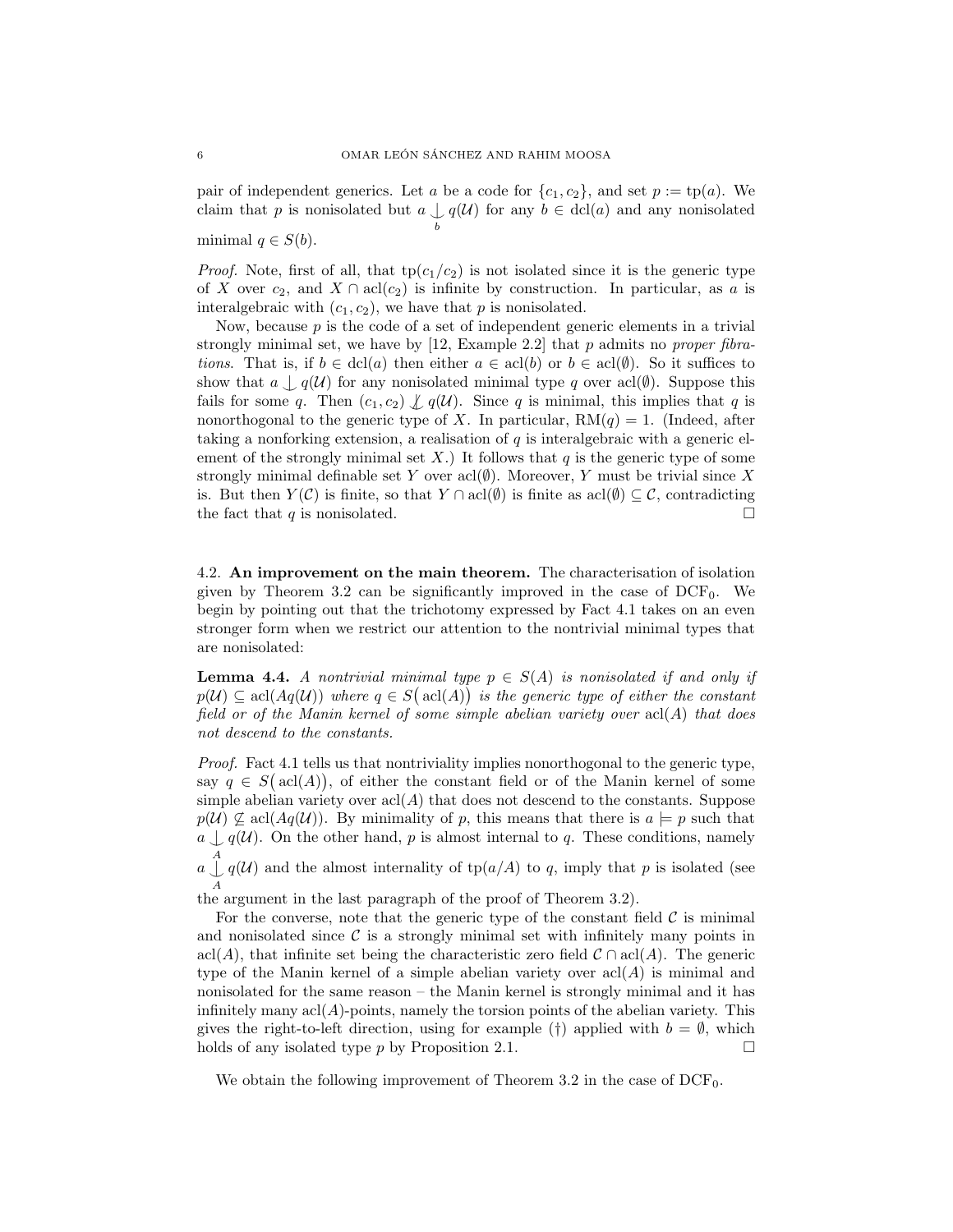**Theorem 4.5.** Suppose  $p = \text{tp}(a/A)$  is of finite rank. Then p is isolated if and only if the following hold:

(i)  $a \downarrow$  $\mathcal{C}$ ; and

Ab

- (ii) for every  $b \in \text{acl}(Aa)$  and G a simple abelian variety over  $\text{acl}(Ab)$  that does not descend to the constants, letting  $G^{\sharp}$  denote the Manin kernel of G,  $a\mathrel{\dot{\cup}} G^\sharp;$  and
- (iii) for every  $b \in \text{acl}(Aa)$  and  $q \in S(Ab)$  nonisolated and trivial minimal,  $a \bigcup q(\mathcal{U}).$

*Proof.* Suppose p is isolated. By Proposition 2.1 we know that  $(†)$  holds. So, for every  $b \in \text{acl}(Aa)$  and  $q \in S(Ab)$  nonisolated and minimal,  $a \downarrow q(\mathcal{U})$ . Taking q to Ab

be nonisolated minimal trivial yields (iii). Taking q to be the generic type of  $G^{\sharp}$ over acl(Ab) we have that  $q(\mathcal{U}) = G^{\sharp} \setminus \text{acl}(Ab)$  and hence  $a \bigcup G^{\sharp}$ . Similarly, taking Ab  $b = \emptyset$  and q to be the generic type of C over A, we have that  $q(\mathcal{U}) = C \setminus \text{acl}(A)$  and

hence  $a \nightharpoondown c$ .

A For the converse, by Theorem 3.2, it suffices to show that (i) through (iii) imply (†). Let  $b \in \text{acl}(Aa)$  and  $q \in S(Ab)$  nonisolated and minimal. We want to show  $a \nightharpoonup q(\mathcal{U})$ . If q is trivial then this follows by (iii). If q is nontrivial then Ab by Lemma 4.4 we have that  $q(\mathcal{U}) \subseteq \text{acl}(Abq'(\mathcal{U}))$  where  $q' \in S(Ab)$  is the generic type of either the constant field or of the Manin kernel of a simple abelian variety over  $\operatorname{acl}(Ab)$  that does not descend to the constants. So it suffices to show that  $a \int q'(\mathcal{U})$ . If q' is the generic type of a Manin kernel then this is (ii). So suppose  $q'$  is the generic type of C over Ab. For any finite tuple c from  $q'(\mathcal{U}) \subseteq \mathcal{C}^n$  we have  $a \nightharpoonup_c c$  by (i), and so  $a \nightharpoonup_c c$  as  $b \in \text{acl}(Aa)$ . We have shown that  $a \nightharpoonup_c A$  $q'(\mathcal{U})$ , as desired.  $\Box$ 

In practice, conditions (i) and (ii) of Theorem 4.5 are relatively easy to check as they refer to concrete differential varieties. It is the trivial case, namely condition (iii), that remains in general intractable. Unfortunately, we cannot eliminate this condition, even when  $A = \emptyset$ . For example<sup>1</sup>, let X be the trivial strongly minimal but not  $\omega$ -categorical 0-definable set coming from [5] and discussed in Example 4.3 above. Let  $(c_1, c_2)$  be an independent pair of generic elements of X, and this time let  $a := (c_1, c_2)$  and  $p := \text{tp}(a)$ . Then p satisfies conditions (i) and (ii) of Theorem 4.5, but fails condition (iii) with  $b = c_2$ . Indeed,  $q := \text{tp}(c_1/c_2)$  is minimal and trivial as it is the generic type of  $X$ , it is nonisolated since  $X$  has infinitely many points algebraic over  $c_2$ , and clearly  $a \nvert c_1$ .

Nonetheless, in some cases we can ignore condition (iii); for example when  $p$ extends a finite rank definable group. In that case, any trivial minimal type is orthogonal to  $p$  and all its extensions, so (iii) is automatic. In other cases we can

 $Ac<sub>2</sub>$ 

<sup>&</sup>lt;sup>1</sup>We have to resort here to this relatively recently discovered example because all previously known trivial strongly minimal sets in  $DCF_0$  were  $\omega$ -categorical, and it is easy to see that the generic type q of an  $\omega$ -categorical strongly minimal set over a differential field that is finitely generated over its constant subfield is always isolated, and hence cannot pose an obstacle to (iii).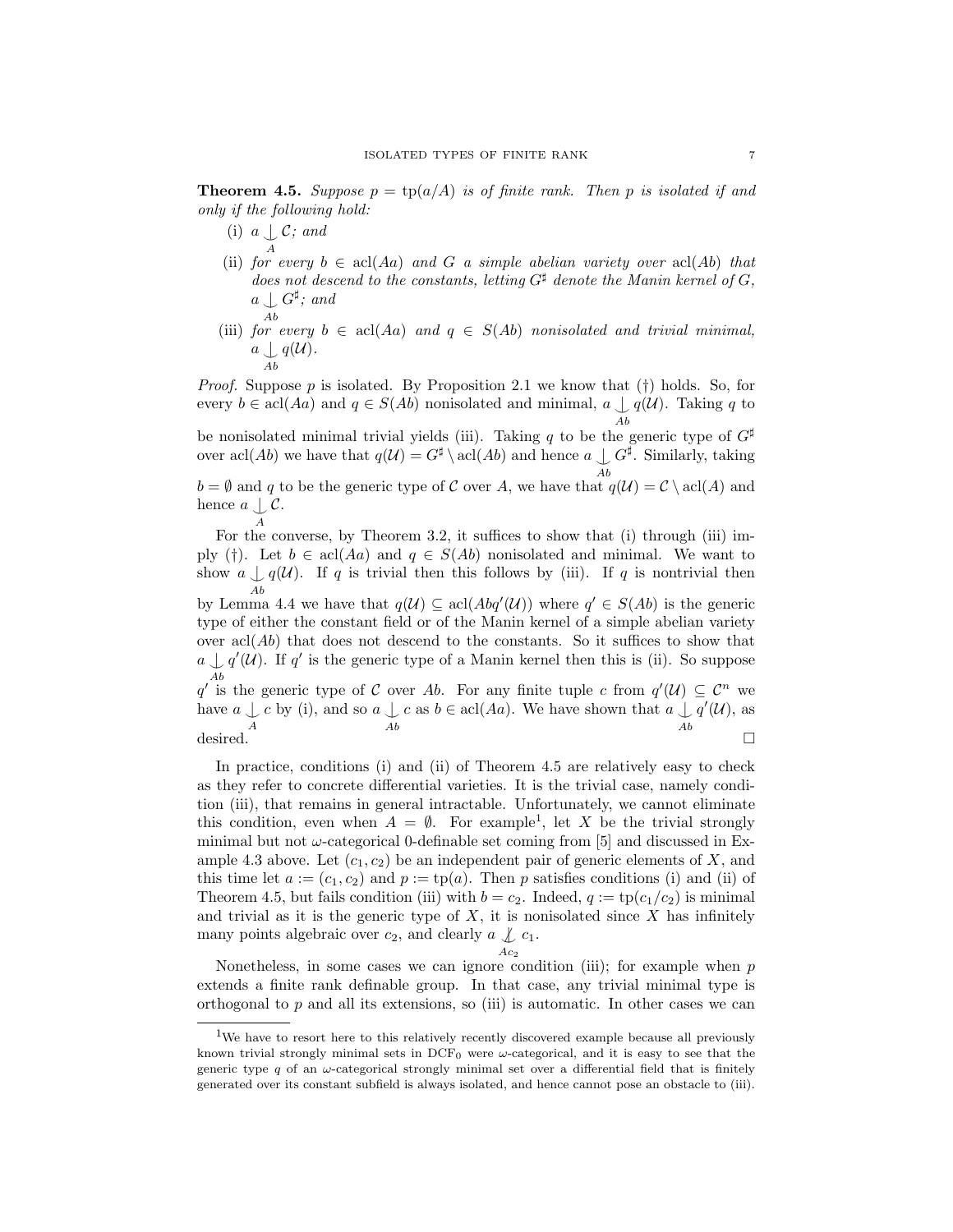eliminate (ii) as well; if  $p$  is analysable in the constants then it and all its extensions will be orthogonal to all Manin kernels as well as all trivial minimal types.

4.3. Connection to the Dixmier-Moeglin equivalence. In  $[2, \S 9]$  it was shown that finite rank types  $p = \text{tp}(a/A)$  in DCF<sub>0</sub>, with  $A \subseteq \mathcal{C}$ , that satisfy condition (i) of Theorem 4.5 but are not isolated, can be used to produce finite Gelfand-Kirillov dimension counterexamples to the classical Dixmier-Moeglin equivalence for noetherian algebras. The types with these properties that arose there were the ones coming from the parameterised Manin kernels of Example 4.2. As we have just seen, the generic type of  $X \times X$ , where X is defined by the differential equation satisfied by the  $j$ -function, gives us another such counterexample, different from the ones appearing in [2].

The differential Dixmier-Moeglin equivalence for D-varieties was made explicit in [3], where positive results, as opposed to counterexamples, were the focus. The following is Corollary 2.4 of [3]. It was used there to show that D-groups over the constants satisfy the differential Dixmier-Moeglin equivalence, and eventually to verify the classical Dixmier-Moeglin equivalence for Hopf Ore extensions. We give here an alternative proof; indeed it is an immediate consequence of Theorem 4.5 above. We use freely the terminology of D-varieties, and the specific notions developed in [3], without further explanation.

**Corollary 4.6.** Suppose  $(V, s)$  is a D-variety over an algebraically closed  $\delta$ -subfield A of the field of constants, with the property that every irreducible  $D$ -subvariety of  $V$ over A is compound isotrivial. Then  $(V, s)$  satisfies the differential Dixmier-Moeglin equivalence.

Proof. Working over the constants the Dixmier-Moeglin equivalence reduces to showing that every type in  $S(A)$  extending  $(V, s)^\sharp$ , that is weakly orthogonal to the constants, is isolated. The compound isotriviality assumption means that every such type  $p = \text{tp}(a/A)$  is analysable in the constants. Conditions (ii) and (iii) of Theorem 4.5 are therefore automatically satisfied. Hence, by Theorem 4.5, weak orthogonality to  $\mathcal{C}$ , which is condition (i), implies isolation.

## 5. The case of CCM

As we have mentioned, Theorem 3.2 also applies to the theory of compact complex manifolds. Much of what was done in the previous section for  $DCF_0$  goes through for CCM if one replaces  $C$  by the projective line and Manin kernels by *nonstandard* simple complex tori (see [1]) of dimension greater than 1. This is especially the case if you restrict attention to compact Kähler manifolds where one has essential saturation (see [10]). There is even an analogue of the algebraic differential equation satisfied by the analytic j-function: in  $[11]$  it is observed that there exists a 0definable strongly minimal trivial set in CCM that is not  $\omega$ -categorical. However, there is one key obstacle to obtaining a full analogue of Theorem 4.5. We do not know if the analogue of the Claim in the proof of [7, Proposition 2.8] holds:

**Question 5.1.** Suppose  $G_1$  and  $G_2$  are nonstandard simple complex tori over  $b_1$ and  $b_2$  respectivey, and  $b_1$  and  $b_2$  are independent over  $c \in \text{dcl}(b_1) \cap \text{dcl}(b_2)$ . Is it the case that if  $G_1$  and  $G_2$  are isogenous then there is  $c' \in \text{acl}(c)$  and a nonstandard simple complex torus over  $c'$  to which both  $G_1$  and  $G_2$  are isogenous?